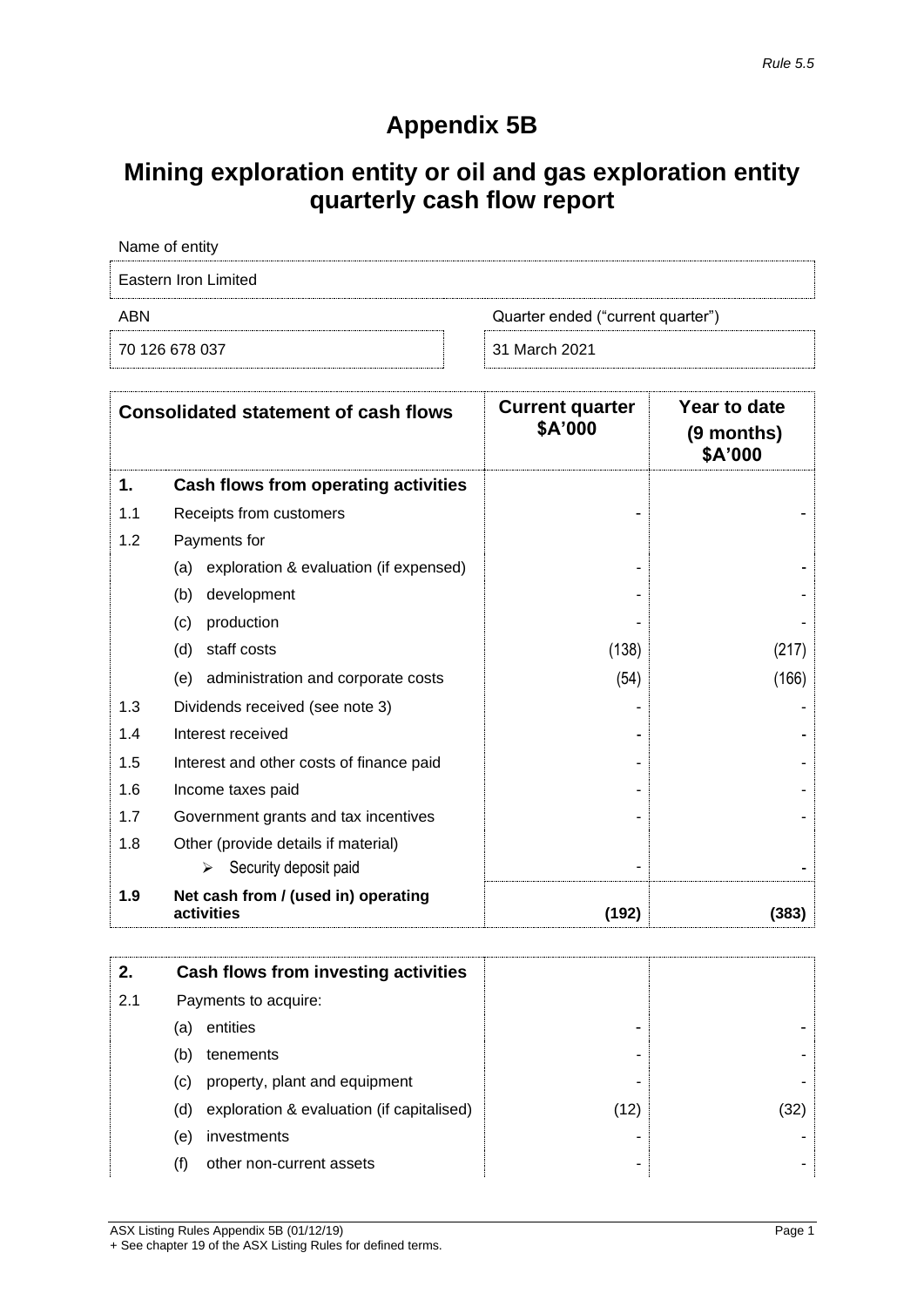|                                                                                        |  | <b>Appendix 5B</b> |
|----------------------------------------------------------------------------------------|--|--------------------|
| Mining exploration entity or oil and gas exploration entity quarterly cash flow report |  |                    |

|     | <b>Consolidated statement of cash flows</b>       | <b>Current quarter</b><br>\$A'000 | Year to date<br>(9 months)<br>\$A'000 |
|-----|---------------------------------------------------|-----------------------------------|---------------------------------------|
| 2.2 | Proceeds from the disposal of:                    |                                   |                                       |
|     | entities<br>(a)                                   |                                   |                                       |
|     | (b)<br>tenements                                  |                                   |                                       |
|     | property, plant and equipment<br>(c)              |                                   |                                       |
|     | (d)<br>investments                                |                                   |                                       |
|     | other non-current assets<br>(e)                   |                                   |                                       |
| 2.3 | Cash flows from loans to other entities           |                                   |                                       |
| 2.4 | Dividends received (see note 3)                   |                                   |                                       |
| 2.5 | Other (provide details if material)               |                                   |                                       |
| 2.6 | Net cash from / (used in) investing<br>activities | (12)                              | (32)                                  |

| 3.   | Cash flows from financing activities                                                                       |      |       |
|------|------------------------------------------------------------------------------------------------------------|------|-------|
| 3.1  | Proceeds from issues of equity securities<br>(excluding convertible debt securities)                       | 500  | 747   |
| 3.2  | Proceeds from issue of convertible debt<br>securities                                                      |      |       |
| 3.3  | Proceeds from exercise of options                                                                          |      |       |
| 3.4  | Transaction costs related to issues of equity<br>securities or convertible debt securities                 | (43) | (61)  |
| 3.5  | Proceeds from borrowings                                                                                   |      |       |
| 3.6  | Repayment of borrowings                                                                                    |      |       |
| 3.7  | Transaction costs related to loans and<br>borrowings                                                       |      |       |
| 3.8  | Dividends paid                                                                                             |      |       |
| 3.9  | Other (provide details if material)<br>Funds from share placement and<br>➤<br>Non-renounceable entitlement |      |       |
|      | issue (shares not yet issued)                                                                              | 338  | 338   |
| 3.10 | Net cash from / (used in) financing<br>activities                                                          | 795  | 1,024 |

|      | Net increase / (decrease) in cash and<br>cash equivalents for the period |       |  |
|------|--------------------------------------------------------------------------|-------|--|
| -4.1 | Cash and cash equivalents at beginning of<br>period                      | 128   |  |
| 42   | Net cash from / (used in) operating<br>activities (item 1.9 above)       | (192) |  |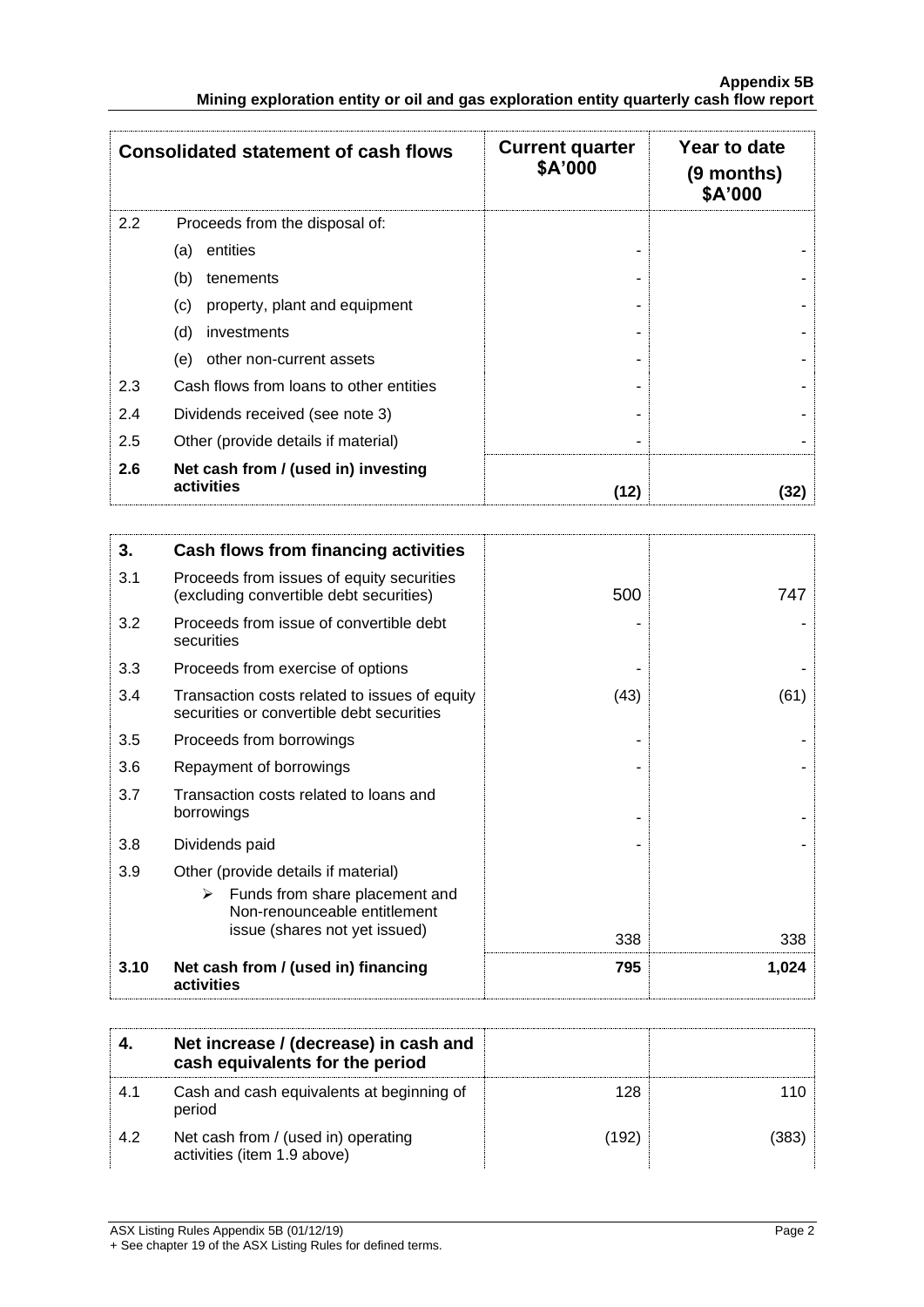#### **Appendix 5B Mining exploration entity or oil and gas exploration entity quarterly cash flow report**

| <b>Consolidated statement of cash flows</b> |                                                                     | <b>Current quarter</b><br>\$A'000 | Year to date<br>$(9$ months)<br>\$A'000 |
|---------------------------------------------|---------------------------------------------------------------------|-----------------------------------|-----------------------------------------|
| 4.3                                         | Net cash from / (used in) investing activities<br>(item 2.6 above)  | (12)                              | (32)                                    |
| 4.4                                         | Net cash from / (used in) financing activities<br>(item 3.10 above) | 795                               | 1.024                                   |
| 4.5                                         | Effect of movement in exchange rates on<br>cash held                |                                   |                                         |
| 4.6                                         | Cash and cash equivalents at end of<br>period                       | 719                               | 719                                     |

| 5.  | Reconciliation of cash and cash<br>equivalents<br>at the end of the quarter (as shown in the<br>consolidated statement of cash flows) to the<br>related items in the accounts | <b>Current quarter</b><br>\$A'000 | <b>Previous quarter</b><br>\$A'000 |
|-----|-------------------------------------------------------------------------------------------------------------------------------------------------------------------------------|-----------------------------------|------------------------------------|
| 5.1 | <b>Bank balances</b>                                                                                                                                                          | 34                                | 128                                |
| 5.2 | Call deposits                                                                                                                                                                 | 685                               |                                    |
| 5.3 | <b>Bank overdrafts</b>                                                                                                                                                        |                                   |                                    |
| 5.4 | Other (provide details)                                                                                                                                                       |                                   |                                    |
| 5.5 | Cash and cash equivalents at end of<br>quarter (should equal item 4.6 above)                                                                                                  | 719                               | 128                                |

### **6. Payments to related parties of the entity and their associates**

- 6.1 Aggregate amount of payments to related parties and their associates included in item 1 \*
- 6.2 Aggregate amount of payments to related parties and their associates included in item 2 \* 7

| <b>Current quarter</b><br>\$A'000 |  |
|-----------------------------------|--|
| 124                               |  |
|                                   |  |

\* Directors fees, consultancy fees and corporate advisory fees at normal commercial rates.

Note: if any amounts are shown in items 6.1 or 6.2, your quarterly activity report must include a description of, and an explanation for, such payments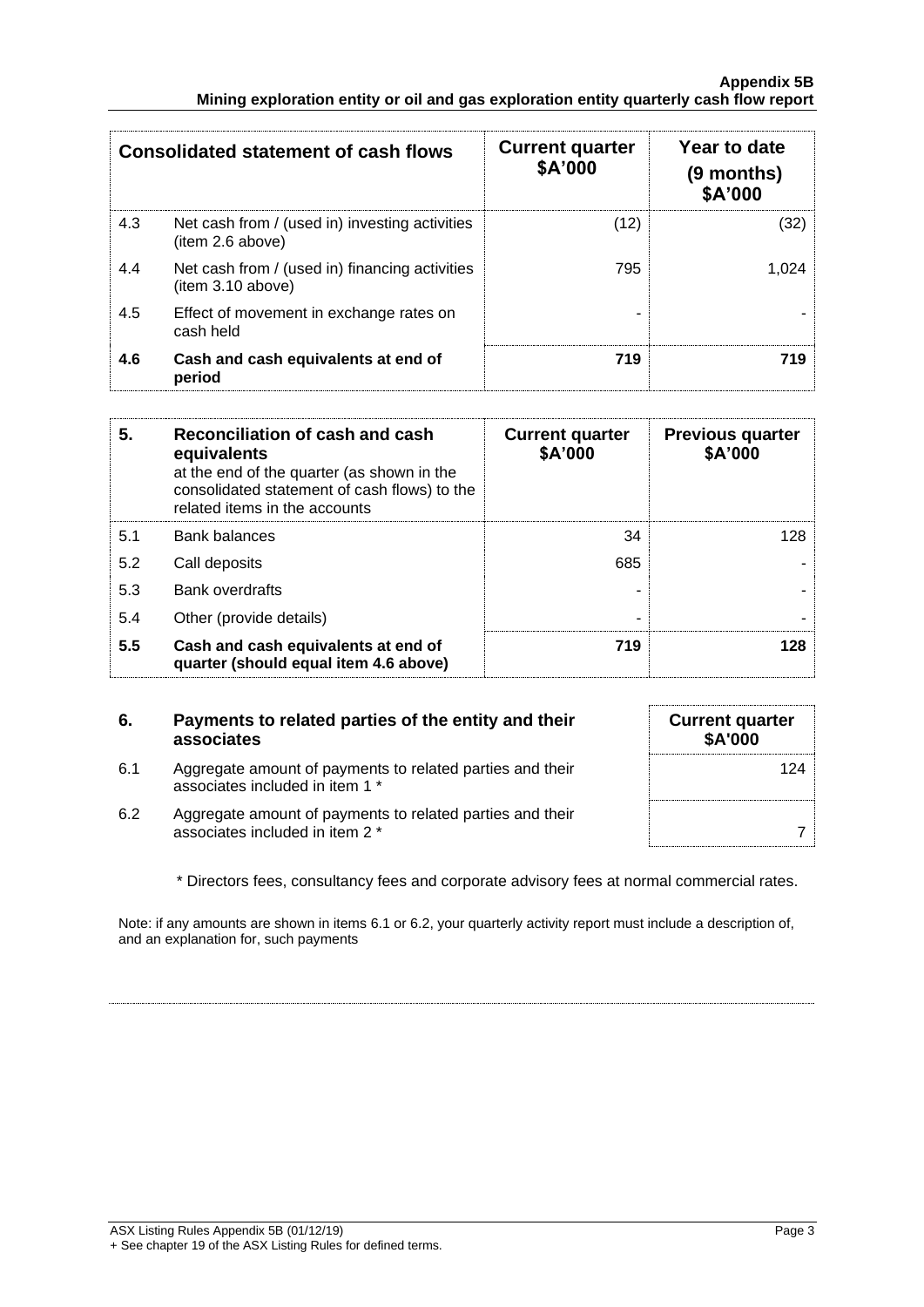#### **Appendix 5B Mining exploration entity or oil and gas exploration entity quarterly cash flow report**

| 7.  | <b>Financing facilities</b><br>Note: the term "facility' includes all forms of financing<br>arrangements available to the entity.<br>Add notes as necessary for an understanding of the<br>sources of finance available to the entity. | <b>Total facility</b><br>amount at quarter<br>end<br>\$A'000 | Amount drawn at<br>quarter end<br>\$A'000 |
|-----|----------------------------------------------------------------------------------------------------------------------------------------------------------------------------------------------------------------------------------------|--------------------------------------------------------------|-------------------------------------------|
| 7.1 | Loan facilities                                                                                                                                                                                                                        | -                                                            |                                           |
| 7.2 | Credit standby arrangements                                                                                                                                                                                                            |                                                              |                                           |
| 7.3 | Other (please specify)                                                                                                                                                                                                                 |                                                              |                                           |
| 7.4 | <b>Total financing facilities</b>                                                                                                                                                                                                      |                                                              |                                           |
|     |                                                                                                                                                                                                                                        |                                                              |                                           |
|     | l lauged finanging faoilities available at augustar and                                                                                                                                                                                |                                                              |                                           |

7.5 **Unused financing facilities available at quarter end** - 7.6 Include in the box below a description of each facility above, including the lender, interest rate, maturity date and whether it is secured or unsecured. If any additional financing facilities have been entered into or are proposed to be entered into after quarter end, include a note providing details of those facilities as well.

| 8.  |                                                            | Estimated cash available for future operating activities                                                                                                                                                               | \$A'000 |
|-----|------------------------------------------------------------|------------------------------------------------------------------------------------------------------------------------------------------------------------------------------------------------------------------------|---------|
| 8.1 |                                                            | Net cash from / (used in) operating activities (Item 1.9)                                                                                                                                                              | 192     |
| 8.2 |                                                            | Capitalised exploration & evaluation (Item 2.1(d))                                                                                                                                                                     | 12      |
| 8.3 | Total relevant outgoings (Item $8.1 +$ Item $8.2$ )<br>204 |                                                                                                                                                                                                                        |         |
| 8.4 | Cash and cash equivalents at quarter end (Item 4.6)        |                                                                                                                                                                                                                        | 719     |
| 8.5 |                                                            | Unused finance facilities available at quarter end (Item 7.5)                                                                                                                                                          |         |
| 8.6 |                                                            | Total available funding (Item $8.4$ + Item $8.5$ )                                                                                                                                                                     | 719     |
| 8.7 | Item $8.3$ )                                               | Estimated quarters of funding available (Item 8.6 divided by                                                                                                                                                           | 3.52    |
| 8.8 |                                                            | If Item 8.7 is less than 2 quarters, please provide answers to the following questions:                                                                                                                                |         |
|     | $\mathbf{1}$ .                                             | Does the entity expect that it will continue to have the current level of net operating<br>cash flows for the time being and, if not, why not?                                                                         |         |
|     | 2.                                                         | Has the entity taken any steps, or does it propose to take any steps, to raise further<br>cash to fund its operations and, if so, what are those steps and how likely does it<br>believe that they will be successful? |         |
|     | 3.                                                         | Does the entity expect to be able to continue its operations and to meet its business                                                                                                                                  |         |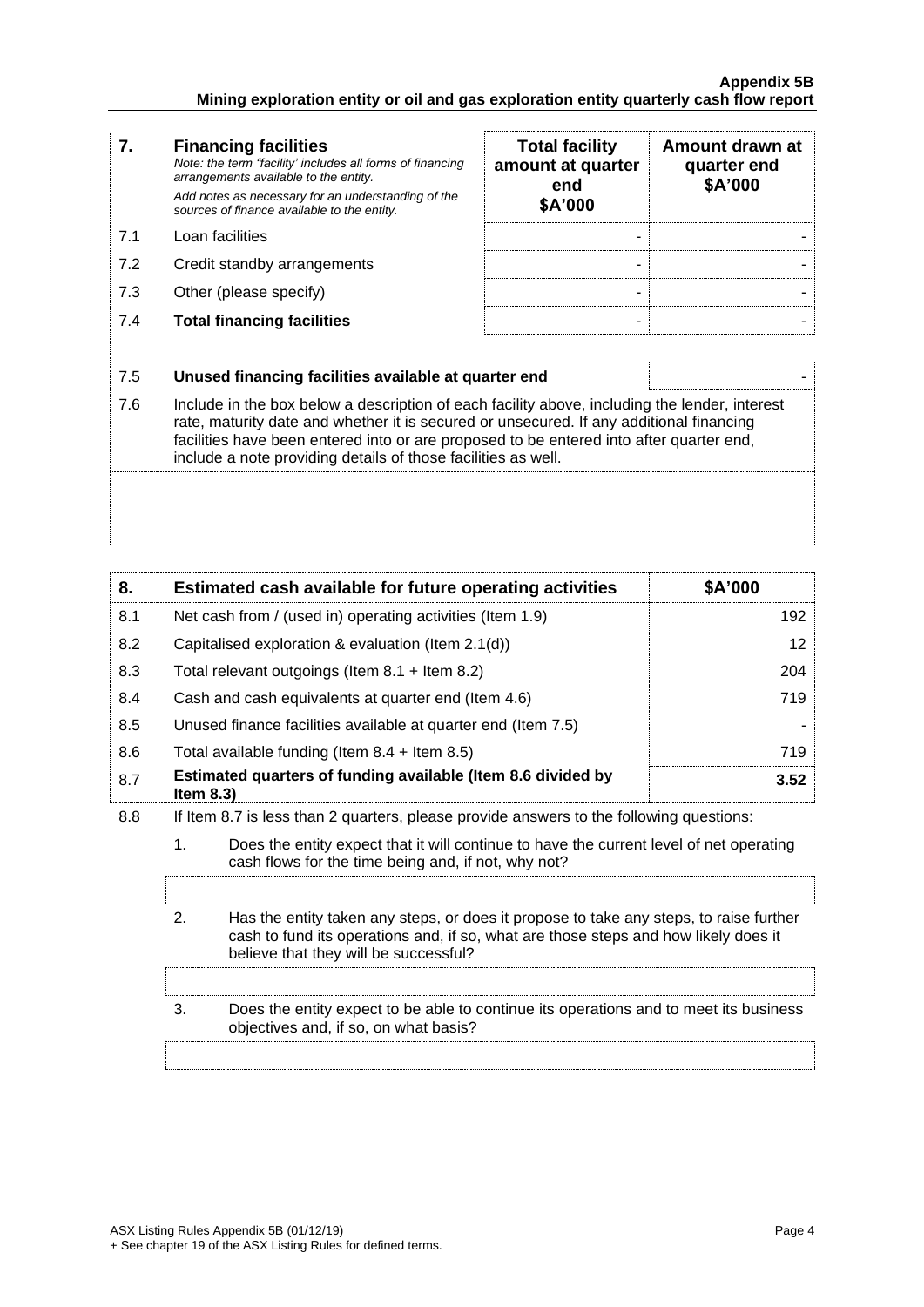### **Compliance statement**

- 1 This statement has been prepared in accordance with accounting standards and policies which comply with Listing Rule 19.11A.
- 2 This statement gives a true and fair view of the matters disclosed.

29 April 2021

Date: .....................................................................

#### Ian White (Company Secretary)

Authorised by: ................................................................................... (Name of body or officer authorising release – see note 4)

#### **Notes**

- 1. This quarterly cash flow report and the accompanying activity report provide a basis for informing the market about the entity's activities for the past quarter, how they have been financed and the effect this has had on its cash position. An entity that wishes to disclose additional information over and above the minimum required under the Listing Rules is encouraged to do so.
- 2. If this quarterly cash flow report has been prepared in accordance with Australian Accounting Standards, the definitions in, and provisions of, *AASB 6: Exploration for and Evaluation of Mineral Resources* and *AASB 107: Statement of Cash Flows* apply to this report. If this quarterly cash flow report has been prepared in accordance with other accounting standards agreed by ASX pursuant to Listing Rule 19.11A, the corresponding equivalent standards apply to this report.
- 3. Dividends received may be classified either as cash flows from operating activities or cash flows from investing activities, depending on the accounting policy of the entity.
- 4. If this report has been authorised for release to the market by your board of directors, you can insert here: "By the board". If it has been authorised for release to the market by a committee of your board of directors, you can insert here: "By the [*name of board committee* – *eg Audit and Risk Committee*]". If it has been authorised for release to the market by a disclosure committee, you can insert here: "By the Disclosure Committee".
- 5. If this report has been authorised for release to the market by your board of directors and you wish to hold yourself out as complying with recommendation 4.2 of the ASX Corporate Governance Council's *Corporate Governance Principles and Recommendations*, the board should have received a declaration from its CEO and CFO that, in their opinion, the financial records of the entity have been properly maintained, that this report complies with the appropriate accounting standards and gives a true and fair view of the cash flows of the entity, and that their opinion has been formed on the basis of a sound system of risk management and internal control which is operating effectively.